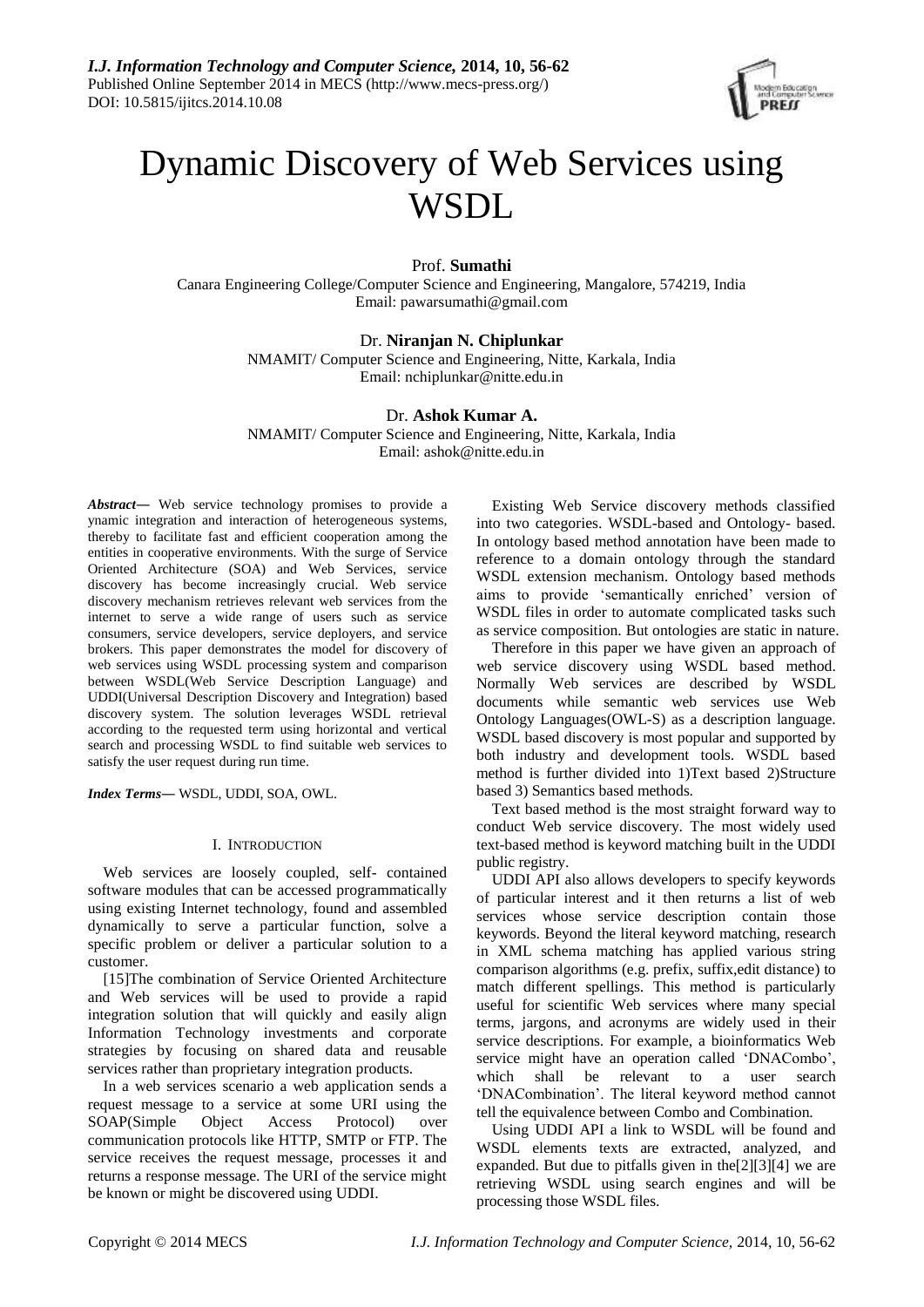This paper demonstrates how it can be achieved by discovering the web services using WSDL based methods which have proper operation of web services according to the user requests during run time. The organization of this paper is, section II gives literature review, section III gives overview of the model, section IV gives dynamic search of web services with WSDL records, section V gives processing of WSDL elements to interpret the functionality, section VI gives generating WSDL from java, section VII gives finding web services using UDDI and section VIII and IX gives results and conclusion.

#### II. LITERATURE REVIEW

In Paper[1] Service mining is used to discover and compose web services which make use of the service usage logs. But our research does not depend on any template information prior to discover because of dynamic discovery.

Chen Wu and Elizabeth Chang [2] indicated that Public UDDI Business Registry - the primary service discovery mechanism over the Internet - has been shut down permanently since January 12, 2006 due to several reasons. This has made the most important public Web service discovery mechanism missing from the Web Services Community.

Literature review justifies the necessity of WSDL based discovery of web services by using WSDL based method.

Noh-sam Park [3] in his paper explained that consumers search web services with UDDI and manually access the web services that appear in the result. The pitfalls are that UDDI search results only provide specifications for registered web services and cannot express what consumers really want. Also it is impossible to know the states of registered web services.

The authors [4] in their paper point out that more than 53% of UDDI Business Registry (UBR) are invalid where as 92% of web services cached by search engines are valid and active. Search engines partially match the search terms entered by the user with the web service name, location, business, or tModel defined in web service description file to get the results back.

Lijie Wang [5] shown that Large propotion of web services on the Internet could not provide enough descriptions in their WSDL files. Therefore it is necessary to enrich descriptions for public web services by extracting useful information and provide semantics by data mining technique.

Pat. P.W. Chan and Michael R. Lyu [6] indicated that It is challenging to integrate the semantics of servicesin automatic service composition as currently, semantics are captured through manual service composition. Semantics are important in service composition. To compose services semantically it must be known in advance functionality of the service and constraint it enforces. This function will be known by processing the web service's <definition>/ <service>/ <porttype>/ <operation> element of the WSDL which is explained in the section V.

Jan Hendrik Hausmann [7] described that OWL (Ontology Web language) is first step towards the creation of semantic web enabled Web Services. A problem is that they concentrate on the description of static information. This contradicts the demand of a flexible description of innovative web service in the dynamic nature of eBusiness. When large scale web services are available an innovative dynamic structured integration is required.

Fangfang Liu [8] proposed a approach to find the similarity of services is evaluated by the traditional measures such as Jaccard and Euclidian combined with wordnet to increase the precision. But in practice most text descriptions of published web services contain much useless information unrelated with the function of services, which hampers the application of this kind of approach.

Ning Gu[9] in his granted paper explained that SWORD(Software Ontology For Resource Description) is rule based expert system for web service composition. SWORD is set of tools for the composition of a class of web services including "information - providing " services. In SWORD, a service is represented by a rule to express that with given certain inputs, the service is capable of producing particular outputs. SWORD can compose services automatically, but it identifies services only syntatically - that is, by their inputs and outputs. Two services with the same inputs and outputs can have different functions.

Thomas Fischer [10] in his paper explained about recently WSMO-Lite(Web Service Modeling Ontology) has been proposed for describing Web Services semantically as the next evolutionary step after SAWSDL (Semantic Annotations for WSDL), filling SAWSDL annotations with concrete service semantic service descriptions. WSMO-Lite ontology is on one side lightweight and on the other side provides elements for modeling functionality of web services. But WSMO-Lite does not provide modeling of input and output parameters explicitly and relies on their derivation from free variables in the formulas for precondition and effect.

In paper [16] authors given a survey about service design attributes of reusability of the services. They given that service availability is also one of the factor for reusability of the service. Therefore in our paper we are discovering for service availability using different search methods.

In paper [17] there is a survey on semantic web which is used to extract semantic information from web documents. But it requires additional tools to add annotation to the existing documents as well as as it is known from literature survey if the underlying web information changes then it is necessary to required to change the ontologies. Therefore in this research we are not using any ontology based discovery method, instead we are processing tokenized WSDL elements and check for their semantics using MMA(Match Making Algorithm) for discovering suitable web services.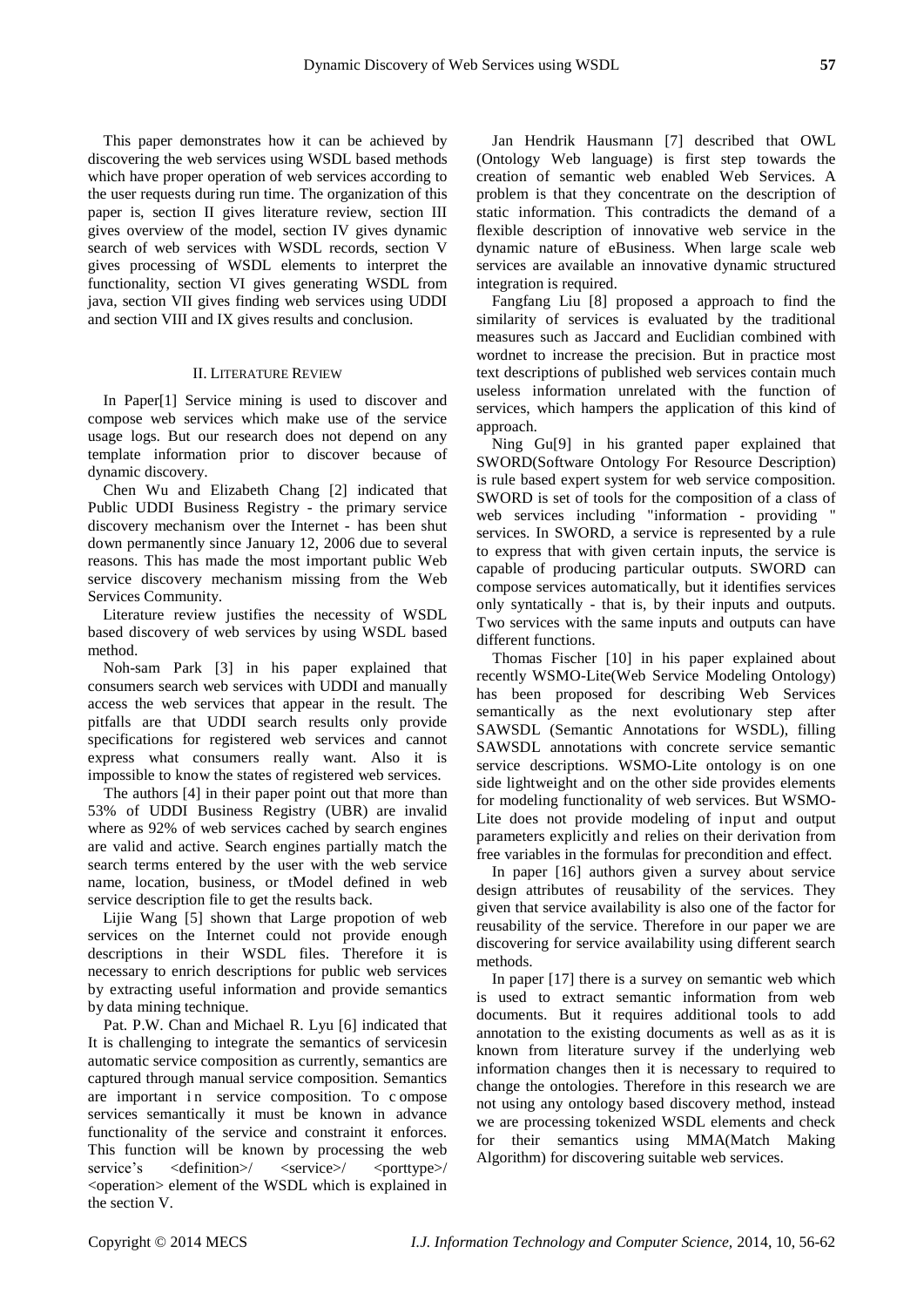#### III. MODEL OF WEB SERVICES DISCOVERY SYSTEM

As it is explained in the literature survey additional efforts are required for discovery of web services and to get robust web service in low cost. Permanent shutdown of public UDDI has made UBR unavailable to start with.

Customized commercial search engines generally provide large number of online web services in the form of WSDL files. But this requires lot of preprocessing in WSDL file to analyze WSDL- portal like HTML pages

and to infer relation between them and WSDL files in order to create WSDL focused discovery without using Google. Therefore it is necessary to collect and process WSDL, policy, metadata files to get suitable web service. Schema and policy documents are used as metadata documents of the web services.

An overview of an approach to discover suitable web service according to the user request is shown in the figure 1.



Fig. 1. Model of Web Services Discovery

User requests for a web service from Web service requestor system. Semantics of the request is collected by semantic server which enriches the request by additional suitable semantics and proper requesting function forwarded to the discovery system. Discovery system searches WSDL according to the user's requested term. WSDL processing system checks the input/output element of the <porttype>/<operation> element. If <input> as well as <output> element of <porttype>/<operation> is matching with user request then <port> element will be processed to extract <location> element.

The <location> element gives URL of the physical location of the web service which is required by the discovery system. Once the location is found then non functional description such as reliability, security, policy will be analyzed using metadata of web services using WS-MetadataExchange. Satisfaction of these factors proceeds to further steps. Suitable SOAP message will be constructed and this message will be redirected to the same physical address via SOAP intermediary nodes.

Routing and addressing information will be added to SOAP header by the intermediary SOAP nodes and SOAP message will be redirected through several intermediary nodes according to address location of the web service. The SOAP message will be received by the remote service, extracts body of the SOAP message, understands and executes the request and response message transferred back via intermediary nodes to discovery system. Discovery system collects the results in to its dictionary which is required for further analysis. Semantic server will pose additional queries to requestor after getting results from discovery system. According to user response if user gets satisfied then the result will be forwarded to requester.

## IV. DYNAMIC WSDL SEARCH SYSTEM

To retrieve WSDL according to the list of functional words of user request, the requested term is inputted to the

WSDL search system which is developed in this research. Search results with more than zero value of confidence and support factors are used to find weather functional words are available or not? If requested terms are available, then those service's WSDL records are retrieved to select suitable web services.

To get information about availability of requested terms as web services, it is required to search for requested terms using search engines and should apply following equation (1) and equation (2) to find support and confidence of the requested terms in the search results.

support s(t1) = P(t1) = 
$$
\|\text{So}_{t1} \| / \| \text{S} \|
$$
 (1)

confidence 
$$
c(t1) = || So_{t1} || / || So||
$$
 (2)

………

support s(tn) =  $P(tn) = || So_{tn} || / || S ||$ 

confidence  $c(tn) = || So_{tn} || / || So||$ 

Where t1, t2..tn are the requested terms, in this example it is temperature, language translator.

║Sot1 ║ indicates number of services contains requested term in the output element and  $\|\mathbf{S}\|$  indicates total number of web services which contain requested term in any element of WSDL in the particular search. Support greater than zero shows the existence of the requested term in the output element. ║So║ is total number of outputs in the particular web service, 100% confidence indicates web service is meant for requested output and confidence greater than zero indicates availability of requested term in the web services.

The search results which have high support is considered and those service's input element is extracted. If requester's input element for e.g. city name doesn't matches with the extracted input element(zipcode) of the GetTemperature service then it is required to search for the service which gives zipcode with city as input. If it is found then find the support and confidence of that search.

$$
s = P(\text{tin, tout}) = ||S_{\text{tin}}S_{\text{tout}}|| / ||S|| \tag{3}
$$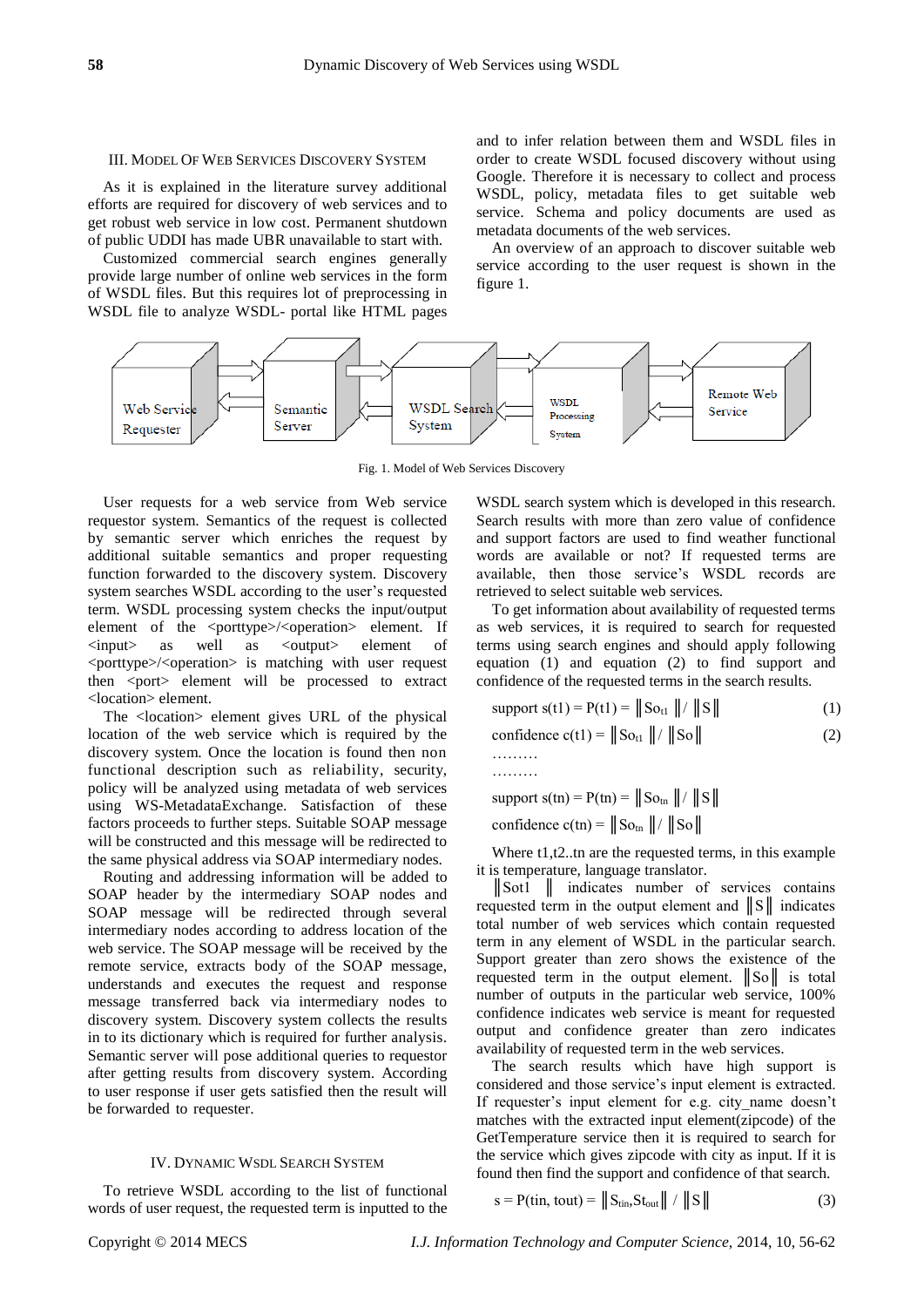$$
c = P(\text{tin, tout}) = ||S_{\text{tin}}S_{\text{tout}}|| / ||S_{\text{tin}}||
$$
 (4)

Here Stin, Stout is total number of services that satisfies input, output parameters of requested terms in the input or output or operation elements of web services. In equation(3)  $\|S\|$  is total number of web services in the search results that contain requested terms in any elements of web services. In equation (4)  $\|\text{Stin}\|$  is total number web services which matches input term(city) of the request with only input element of the web services. Here 100% confidence indicates web service meant for the requested service. Zero support and zero confidence indicate unavailability of web services in the search result.

Now the search results which satisfy formulae (3) and formulae (4) in the particular search in different services with more than threshold value of support and confidence indicates the necessity of composition. We need to get those web service's WSDL records. In these WSDL records, the WSDLs which gives the required output element is compared for its input element with requested input parameter. If input element of this web service does not match with requested input, then it is concluded that more than one web services need to be composed for this request and shows the necessity of horizontal or vertical search of web services for those input/output elements of requested term.

#### *A. Vertical Search*

If all input parameters of a request is collectively available in the set of inputs of different services and all output parameters of the same request are collectively available in the set of output of different services then those services need to be considered as list of sub-requests which collectively satisfies the user request. Therefore these services need to be searched and this type of searching is called as vertical search.



#### *B. Horizontal Search*

Consider the Request R1 for the service, if its input parameters Rin1, Rin2, Rinn are matched to the input parameters S1in1, S1in2.. S1inn of the service S1 and Request's output parameter R1out1, R1ou2..R1outn matches to the S4out1, S4out2...S4outn of the S4. Then we need to find S2 and S3. This type of search is called horizontal search.



The results of horizontal and vertical search may give different web services which need to be executed in the sequential order. The set of web services which are resulted from different horizontal and vertical search are checked for their support and confidence of input/output terms with respect to their prior and next services as given in formulae $(5)$  and formulae $(6)$ .

$$
s = P(Sout_{n-i}, Sin_{n-i+1}) = ||Sout_{n-i}, Sin_{n-i+1} || / ||S||
$$
 (5)

$$
c = P(Sout_{n-1}, Sin_n) = ||Sout_{n-i}, Sin_{n-i+1} || / || Sout_{n-i} ||
$$
 (6)

Where i ranges from 1 to n-1 and n indicates the service number which satisfied the user requested function in output term of the web services.

In equation (5)  $\|\text{Sout}_{n-i}, \text{Sin}_{n-i+1}\|$  indicates number of web services which matches output element of n-i<sup>th</sup> web services to the input element of n-i+1<sup>st</sup> web service.  $||S||$ indicates the total number of web services in the particular search which contain  $South_{n-i}$  terms in any elements web services in the search results. In equation (6)  $\|\text{Sout}_{n-i}\|$ indicates the total number of web services which satisfies the requested term in the output elements of n-i<sup>th</sup> web services.

Finally these list of services with high support(s) and confidence( c) are used to satisfy the user request.

## V. WSDL PROCESSING SYSTEM

WSDL is extensible to allow description of endpoints and their messages regardless of what message formats or network protocols are used to communicate, however, the only bindings described in this document describe how to use WSDL in conjunction with SOAP 1.1, HTTP GET/POST, and MIME.

The WSDL document of a service usually consists of ports, portTypes, operations, input/output messages and other definitions to express its function. The names of its components generally are concatenation of words which declares the function of the service such as " getAccountDetails " of PortType element. It is function of the WSDL processing system to decompose the names into individual terms according to some rules. Then tokens "get Account Details" is obtained as functional description of the service.

*<porttype name="MyBank"> <operation name="getAccountDetails"*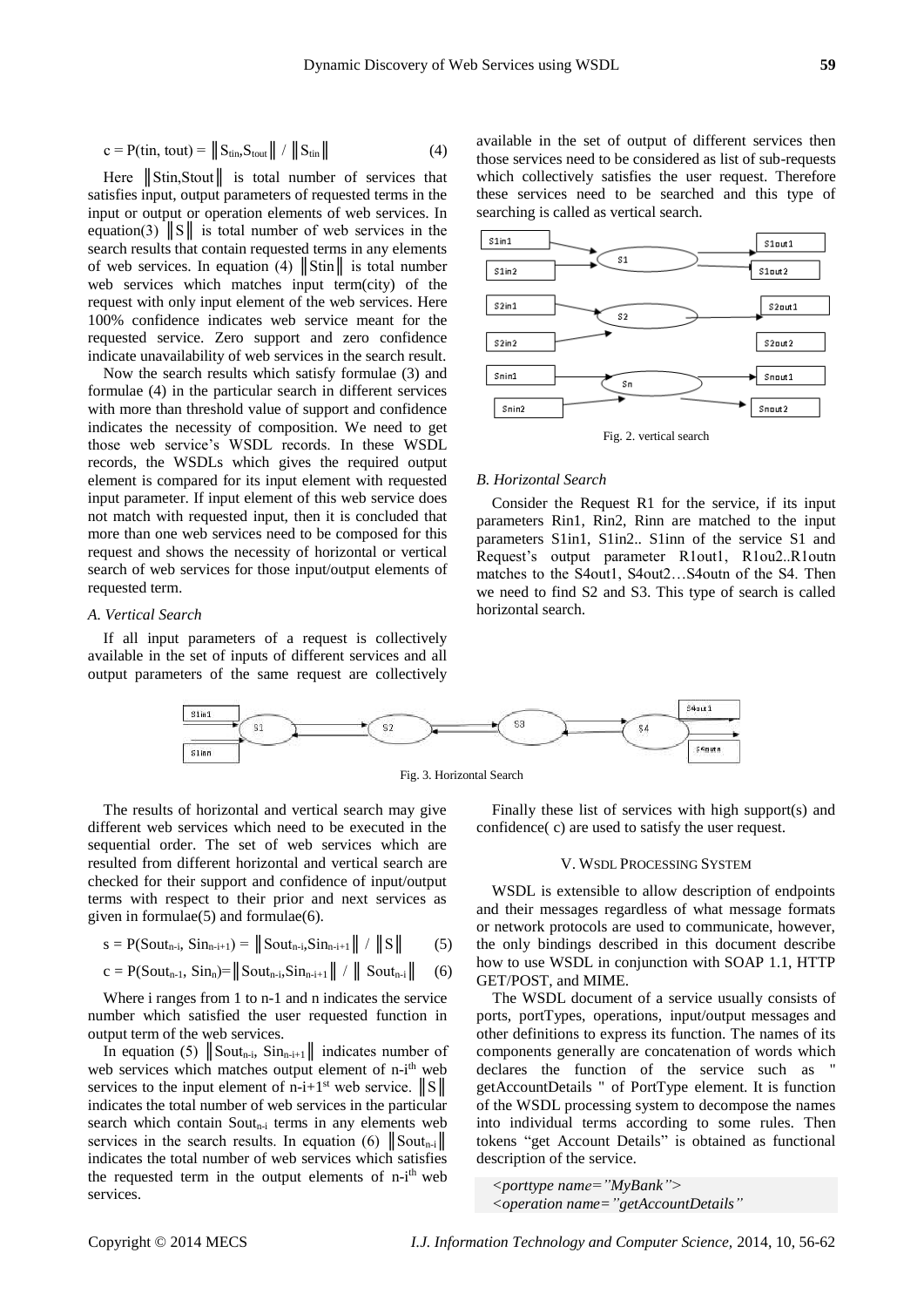| $parameterOrder="String_1"$   |             |                       |
|-------------------------------|-------------|-----------------------|
| $\langle$ <i>input</i>        | $message =$ | "tns:MyBank_          |
| $getAccountDetails$ "/>       |             |                       |
| $\langle$ <i>output</i>       |             | $message="ins:MyBank$ |
| getAccountDetailsResponse "/> |             |                       |
| $\triangle$ /operation>       |             |                       |
| $\langle$ portType>           |             |                       |

Function of web service will be found in the operation element of WSDL file by processing <definition>/<service>/<porttype> element of WSDL. This operation should be matched with user requested functionality by using MMA(Match Making Algorithm). Matching of requested term will be weighted in increasing order of different matches of MMA as given here.

*Exact> Plugin> Subsume > Sibbling > Fail*

Among similar services, a maximum matching service (which has more weight) is considered as suitable web service.

To make a Web service useful, a service consumer who has discovered a set of useful services must be able to determine invocation details of the services. This will be described by WSDL. WSDL is an XML format for describing network services as a set of endpoints operating on messages containing either documentoriented or procedure-oriented information. The operations and messages are described abstractly, and then bound to a concrete network protocol and message format to define an endpoint. Related concrete endpoints are combined into abstract endpoints (services). The <definition>/<service><location> element of WSDL is given below.

*<port name="BanksIFPort" binding="tns:MyBankbinding"> <soap:address xmlns:wsdl=" [http://schemes.xmlnsoap.org/wsdl"](http://schemes.xmlnsoap.org/wsdl) > <locatio[n="http://www.Mybank.getAccounts](file:///C:/Users/sumathi/Downloads/=”http:/www.Mybank.getAccounts) /"> </port>*

This location is actual service location where the service methods exists and should be always available. Thus the required web services will be discovered.

### VI. GENERATING WSDL FROM JAVA

There are many tools to generate a WSDL document, given a Java remote interface. Current tools will, however, generate only WSDL that describes an RPC style invocation for SOAP-based Web services. The **xrpcc** utility can be used to generate a WSDL document with SOAP-HTTP binding, given a Java remote interface, using the following

*command:*

*xrpcc -classpath %classpath% -server -keep -d <destination directory> <configuration xml file>*

## VII. FINDING SERVICE USING UDDI

The ability to publish services in a UDDI registry requires the application used to publish the service interface definitions to understand WSDL. WSDL4J is one mechanism that allows an application to read and interpret WSDL.

// Read the WSDL service interface document

Definition definition = WSDLReader.readWSDL(null, wsdlURL).

// Create a new tModel to be used to map the WSDL service interface

 $Tmodel$  tModel = new tModel();

OverviewDoc overviewDoc = new OverviewDoc $($ );

OverviewURL overviewURL = new OverviewURL(wsdlURL);

tModel.setOverviewDoc(overviewDoc);

This is the last step in parsing WSDL to create the appropriate UDDI entities. UDDI4J contains APIs that allows to publish, find, and bind to a Web service. Because UDDI4J is open source, it comes with source code, JavaDoc, and several sample applications. It contains multiple APIs but the one most frequently used is the UDDIProxy class. Let us look at how UDDIProxy class interacts with a registry:

*UDDIProxy proxy = new UDDIProxy();*

A user who willing to find all businesses that meet a specified criterion, such as companies that start with the name "Flute," would use the find\_business method of the proxy similar to this:

BusinessList  $bl = proxy.find_business$  ("Flute", null, 0);

The UDDI4J is one way for querying the registry. The Java API for XML registries (JAXR) is another.

#### VIII. RESULTS

Comparison of web service discovery time between WSDL based discovery and UDDI Based Discovery is shown below in the graph.



Fig. 4. Comparison between WSDL & UDDI based discovery

Average of support and confidence of different search matches for a particular user request is given below in the graph. As given in the graph below horizontal search satisfies the particular user request with more support and confidence than all other searches.

As given in the section VII, the tModel of UDDI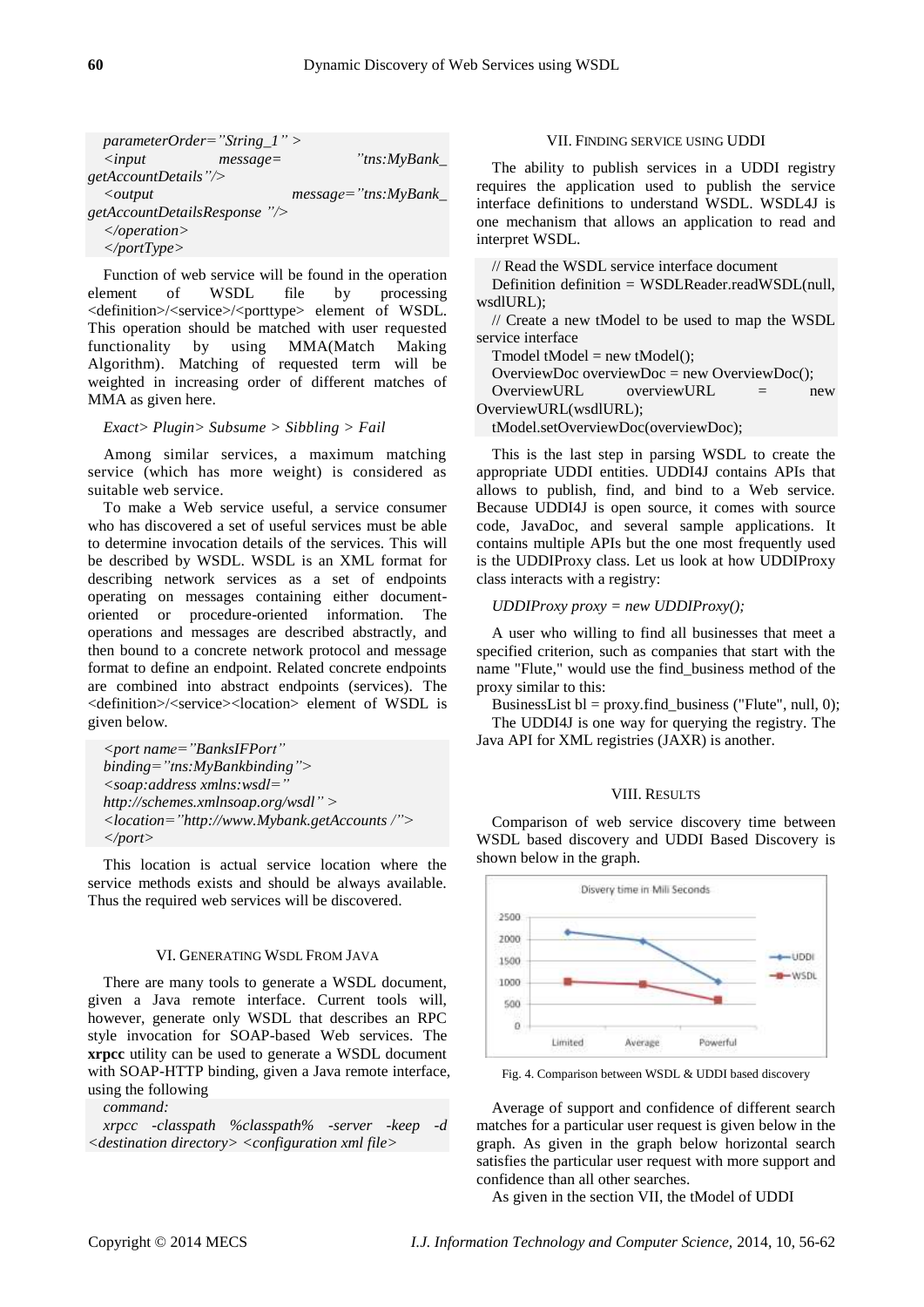contains an overviewURL element that points to the location of the service interface definition (WSDL). Therefore WSDL has to be retrieved from that location to get service signature and other details.



Fig. 5. Average of support & confidence for different search Matches of a request

But to find appropriate business service from UDDI and to retrieve WSDL, takes more time than directly retrieving WSDL using search engine.

#### IX. CONCLUSION AND FUTURE WORK

Unlike ontology based methods of semantic web services it is better to process WSDL of the web services to get its semantics, but this may results into slow process. A problem in ontology based method is they concentrate on the description of static information. This contradicts the demand of a flexible description of innovative web service in the dynamic nature of eBusiness. When a large scale web services are available, an innovative dynamic structured integration is required. This can be achieved by processing WSDL to develop a suitable discovery mechanism which requires information retrieval and data mining technique.

It is necessary to provide robust web services to the user in less cost and high speed. As a future work it is planned to develop a knowledgebase of WSDL by using data mining technique. As a result the time of discovering the appropriate service will be reduced after the request is received.

#### ACKNOWLEDGEMENT

I Mrs. Sumathi would like to give my sincere thanks to my guide Dr. Niranjan N. Chiplunkar, Principal, NMAMIT, Nitte, Karkala, India, for his motivation, guidance and giving me an opportunity to continue my research under the absents of my first guide Dr. Ashok Kumar(passed away). I also feel my heartfelt thanks to Dr. Ashok Kumar who was professor of Computer Science and Engineering, NMAMIT, Nitte, for his great support and motivation.

#### **REFERENCES**

- [1] Wil van der Aalst, Senior Member, IEEE, "Service Mining: Using Process Mining to Discover, Check, and Improve Service Behavior", IEEE transactions on services  $computing - 2013.$
- [2] Chen Wu and Elizabeth Chang , Curtin University of Technology, Australia " Searching services on the web : A public Web Services discovery approach" IEEE Int. conf. on Internet Base System.
- [3] Noh-sam Park, Gil-haeng Lee, Electronics and Telecommunications Research Institute, KOREA "Agent-Based Web Services Middleware" IEEE GLOBECOM 2003.
- [4] Khalid Elgazzar, Ahmed E. Hassan, Patrick Martin , School of Computing, Queen's University, Canada Clustering WSDL Documents to Bootstrap the Discovery of Web Services" 2010 IEEE international conference on Web Services.
- [5] Lijie Wang, Fei Lie, Liangjie Zhang, Ge Li, Bing Xie , Software institute, School of Electronic Engineering and Computer Science, Peking University, Beijing " Enriching Descriptions for public Web services using Information Captured from Related Web pages on the Internet" 2010 Fifth IEEE International Symposium on Service Oriented System Engineering.
- [6] Pat. P.W. Chan and Michael R. Lyu , Chinese University of Hong Kong , China ,"Dynamic Web Service Composition : A new approach in building reliable Web Service" 22nd IEEE Int. conf. on Advanced Information Networking and Application.
- [7] Jan Hendrik Hausmann, Reiko Heckel, Marc Lohmann, University of paderborn " Model based Discovery of Web Services" IEEE International Conference on Web Services.
- [8] Fangfang Liu, Yuliang Shi, Jie Yu, Tianhong Wang, Jingzhe Wu " Measuring Similarity of Web Services Based on WSDL" , 2010 IEEE International Conference on Web Services.
- [9] Ning Gu, Juntao Cui, Wei Ye, Haixun Wang, Jian Pei " A system Framework for Web Service Semantic and Automatic Orchestration" Granted by NSFC Grant No 60473124.
- [10] Thomas Fischer, Johaness Rubland, Friedrich Schiller University Jena "Towards Knowledge Discovery in the Semantic Web", MIKWI 2010.
- [11] Mohamed Gharzouli , Mahmoud Boufaida " A generic P2P Collaborative strategy for discovering and Composing Semantic Web Services" IEEE 2009 Fourth Int. Conf. on Internet and Web Applications and Services.
- [12] Abdellah Kouider, Mohammed Erradi SIME Research Hamid Azzoune LRIA Research Laboratory, USTHB, Algiers, Algeria, "A Discovery Service for Automatic Composition of Web Services Oriented-Agent" by Workshops on Enabling Technologies Infrastructure for Collaborative Enterprises, IEEE INTERNET COMPUTING 2013.
- [13] C Jaya Prakash, P Maruthurkarasi (Alias) Rohini, R Balaji Ganesh, V Maheswari, "Hybrid Reliability Model to Enhance the Efficiency of Composite Web Services", 2013 IEEE International Conference on Emerging Trends in Computing, Communication and Nanotechnology ICECCN 2013.
- [14] Festim Halili, Eip Rufati, Ilia Ninka, State University of Tetovo, "Styles of Service Composition – Analysis and Comparison Methods Macedonia", Fifth International Conference on Computational Intelligence, Communication Systems and Networks, IEEE 2013.
- [15] Quist Aphetsi Kester, Ghartey Nana Gyankumah, Ajibade